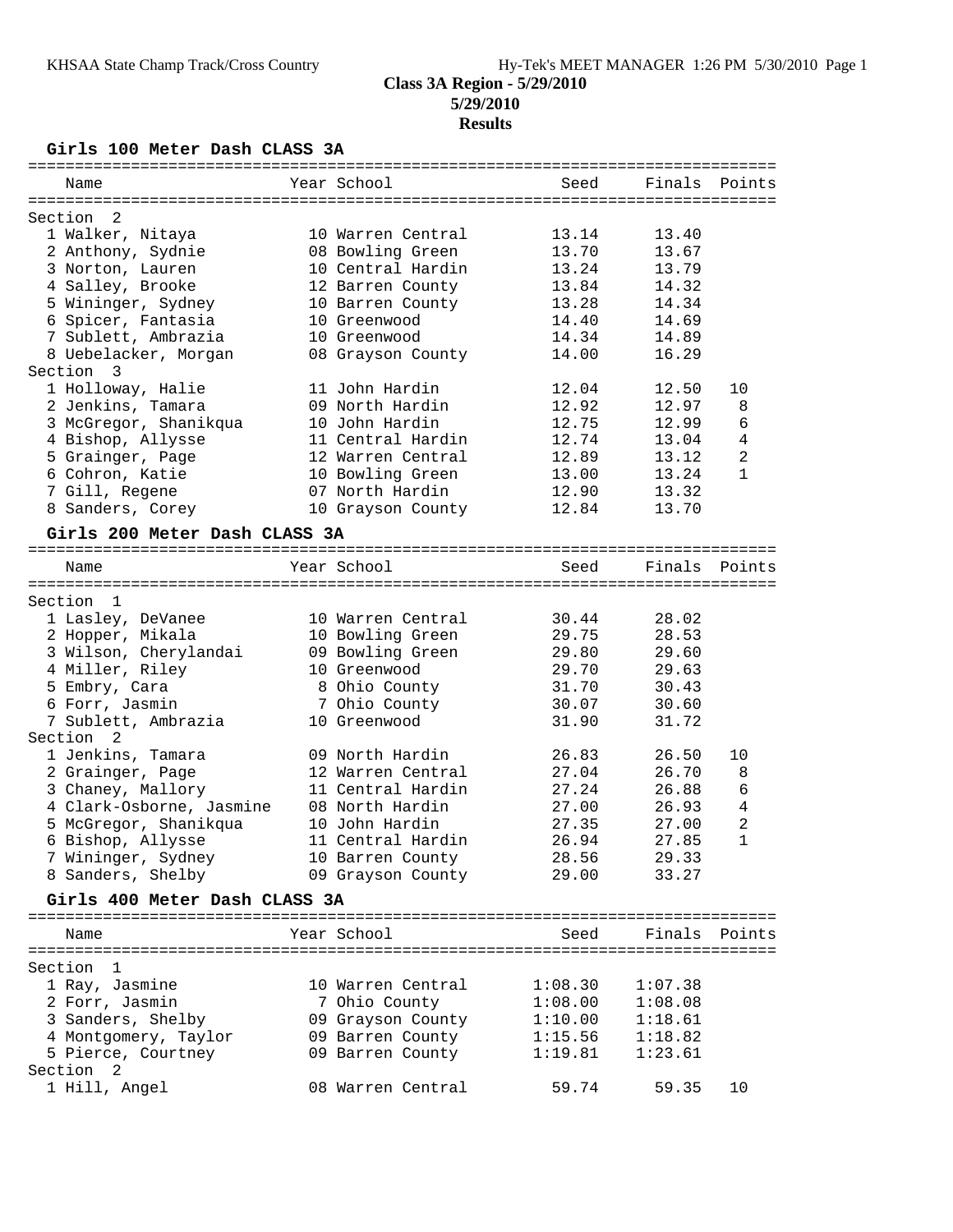**5/29/2010**

**Results**

| Girls 400 Meter Dash CLASS 3A               |                                  |                      |                      |                |
|---------------------------------------------|----------------------------------|----------------------|----------------------|----------------|
| 2 Holloway, Halie                           | 11 John Hardin                   | 58.64                | 59.70                | 8              |
| 3 Cohron, Katie                             | 10 Bowling Green                 | 1:01.60              | 1:01.49              | 6              |
| 4 Clark-Osborne, Jasmine                    | 08 North Hardin                  | 1:02.25              | 1:01.57              | $\overline{4}$ |
| 5 Cox, Hannah                               | 10 Central Hardin                | 1:03.30              | 1:02.77              | $\overline{a}$ |
| 6 Wohltjen, Sophie                          | 12 Bowling Green                 | 1:02.50              | 1:03.40              | $\mathbf{1}$   |
| 7 Weitlauf, Lauren                          | 11 Greenwood                     | 1:06.00              | 1:04.61              |                |
| 8 Mason, Latezia                            | 10 North Hardin                  | 1:05.48              | 1:05.59              |                |
|                                             |                                  |                      |                      |                |
| Girls 800 Meter Run CLASS 3A                |                                  |                      |                      |                |
| Name                                        | Year School                      | Seed                 | Finals Points        |                |
| Section<br>1                                |                                  |                      |                      |                |
| 1 Wheeler, Lauren                           | 08 Bowling Green                 | 2:28.00              | 2:30.43              | 10             |
| 2 Games, Van                                | 08 Bowling Green                 | 2:30.00              | 2:32.18              | 8              |
| 3 Woodson, Markeshia                        | 12 North Hardin                  | 2:33.41              | 2:33.15              | 6              |
| 4 Dunbar, Kaley                             | 12 Barren County                 | 2:43.00              | 2:35.22              | $\overline{4}$ |
| 5 Sanders, Corey                            | 10 Grayson County                | 2:55.00              | 2:41.17              | $\overline{c}$ |
| 6 Gimborys, Katarina                        | 11 Central Hardin                | 2:44.85              | 2:43.33              | $\mathbf{1}$   |
| 7 Bunch, Megan                              | 10 Barren County                 | 2:48.00              | 2:44.21              |                |
| 8 Cole, Elizabeth                           | 11 Greenwood                     | 2:33.40              | 2:50.56              |                |
| 9 Warsaw, Meaghan                           | 10 John Hardin                   | 2:45.25              | 2:52.27              |                |
| 10 King, Cassie                             | 11 North Hardin                  | 2:36.68              | 2:52.69              |                |
| 11 Jones, Janna                             | 07 John Hardin                   | 2:52.47              | 2:54.53              |                |
|                                             |                                  |                      |                      |                |
| 12 McKenna, Hannah                          | 12 Grayson County                | 2:52.00              | 2:56.24              |                |
| 13 Young, Caitlin                           | 10 Ohio County                   | 2:59.00              | 3:08.50              |                |
| 14 Currie, Jordan                           | 10 Warren Central                | 3:12.51              | 3:31.36              |                |
|                                             |                                  |                      |                      |                |
| 15 Minton, Taylor                           | 10 Warren Central                | 3:12.51              | 3:39.54              |                |
| Girls 1600 Meter Run CLASS 3A               |                                  |                      |                      |                |
| Name                                        | Year School                      | Seed                 | Finals               | Points         |
|                                             |                                  |                      |                      |                |
| 1 Cole, Elizabeth                           | 11 Greenwood                     | 5:30.00              | 5:37.83              | 10             |
| 2 Woodward, Sarah-Emily                     | 08 Bowling Green                 | 5:35.00              | 5:41.02              | 8              |
| 3 Mumley, Lindsay                           | 11 Greenwood                     | 5:50.00              | 5:52.11              | 6              |
| 4 Flynn, Deborah                            | 09 Bowling Green                 | 5:55.00              | 5:55.28              | 4              |
| 5 Valenzuela, Brittney                      | 12 North Hardin                  | 5:50.95              | 6:01.47              | 2              |
| 6 Garner, Brianna                           | 07 John Hardin                   | 6:08.27              | 6:08.41              | $\mathbf 1$    |
| 7 Connor, Afton                             | 09 Central Hardin                | 6:11.31              | 6:16.47              |                |
| 8 Bunch, Megan                              | 10 Barren County                 | 6:16.36              | 6:20.61              |                |
| 9 Gimborys, Katarina                        | 11 Central Hardin                | 5:57.40              | 6:23.41              |                |
| 10 Jones, Janna                             | 07 John Hardin                   | 6:24.50              | 6:24.23              |                |
| 11 Radish, Cassie                           | 11 Barren County                 | 6:20.71              | 6:27.78              |                |
| 12 King, Hannah                             | 09 Warren Central                | 6:49.00              | 7:05.12              |                |
| 13 Hall, Jamilynn                           | 09 Grayson County                | 7:30.00              | 8:04.95              |                |
| Girls 3200 Meter Run CLASS 3A               |                                  |                      |                      |                |
| Name                                        | Year School                      | Seed                 | Finals               | Points         |
|                                             |                                  |                      |                      |                |
| 1 Prieskorn, Trevor                         | 08 Bowling Green                 | 12:16.00             | 12:37.71             | 10             |
| 2 Chandler, Abbie                           | 08 Central Hardin                | 12:17.98             | 12:39.73             | 8              |
| 3 Woodward, Sarah-Emily<br>4 Prive, Lindsay | 08 Bowling Green<br>10 Greenwood | 12:45.00<br>13:56.00 | 12:58.58<br>14:31.27 | 6<br>4         |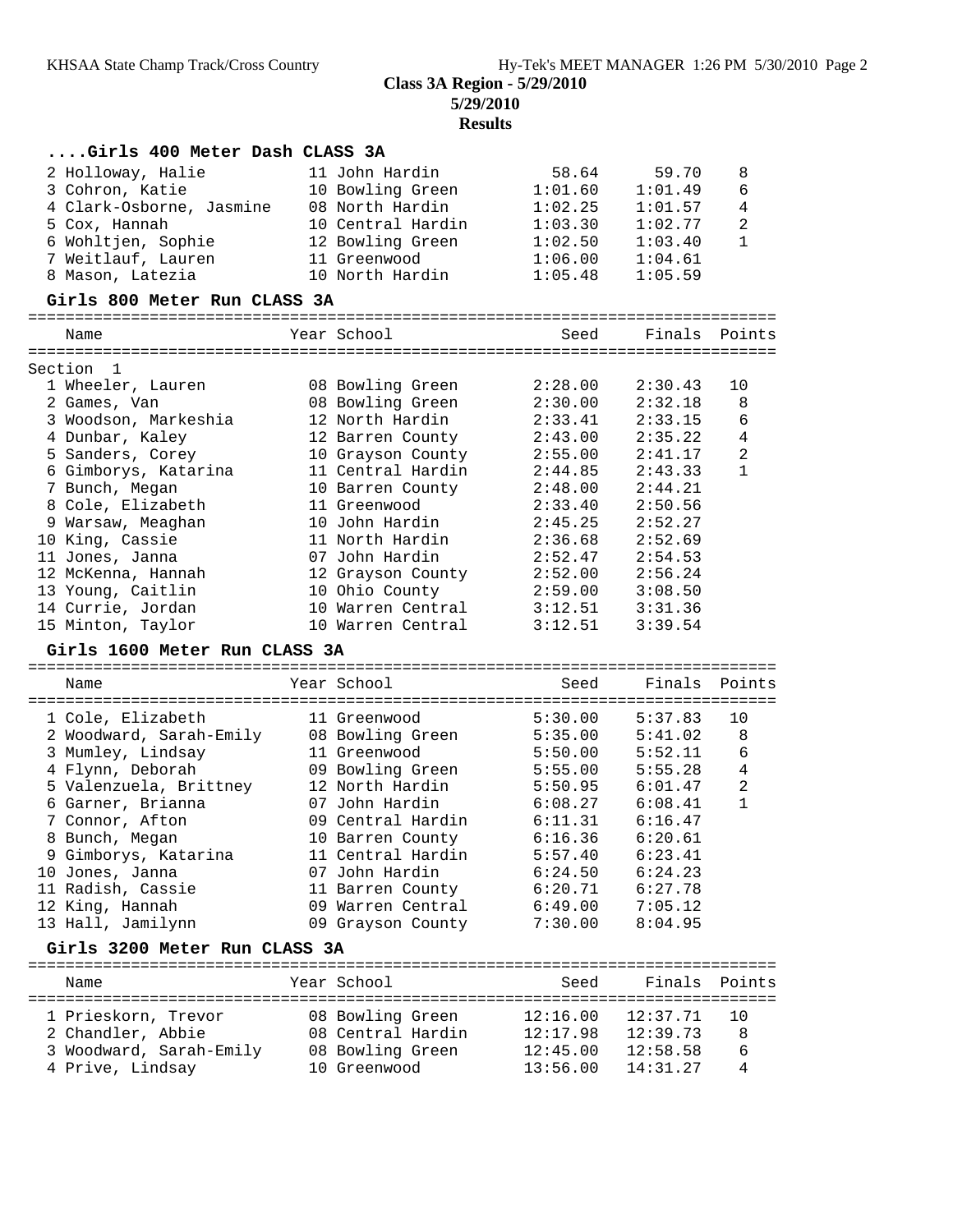**5/29/2010 Results**

| Girls 3200 Meter Run CLASS 3A                                                                                                                                                                                                                                                                                        |                                                                                                                                                                                                                                          |                                                                                                                                            |                                                                                                   |                                        |
|----------------------------------------------------------------------------------------------------------------------------------------------------------------------------------------------------------------------------------------------------------------------------------------------------------------------|------------------------------------------------------------------------------------------------------------------------------------------------------------------------------------------------------------------------------------------|--------------------------------------------------------------------------------------------------------------------------------------------|---------------------------------------------------------------------------------------------------|----------------------------------------|
| 5 Allen, Chelsea<br>6 Harper, Tiffany<br>7 Miller, Kate<br>8 Scott, Christina<br>9 Hayes, Haley                                                                                                                                                                                                                      | 12 North Hardin<br>09 Barren County<br>10 Greenwood<br>09 Barren County<br>07 Grayson County                                                                                                                                             | 14:29.51<br>14:48.00<br>14:02.00<br>14:43.00<br>14:30.00                                                                                   | 14:55.09<br>15:18.89<br>15:26.13<br>15:49.22<br>16:19.53                                          | 2<br>$\mathbf{1}$                      |
| Girls 100 Meter Hurdles CLASS 3A                                                                                                                                                                                                                                                                                     |                                                                                                                                                                                                                                          |                                                                                                                                            |                                                                                                   |                                        |
| Name                                                                                                                                                                                                                                                                                                                 | Year School                                                                                                                                                                                                                              | Seed                                                                                                                                       | Finals                                                                                            | Points                                 |
| 1 Cubbage, Natalie<br>2 Golden, Lanay<br>Section 2                                                                                                                                                                                                                                                                   | 12 Grayson County<br>08 Central Hardin                                                                                                                                                                                                   | 20.31<br>23.47                                                                                                                             | 21.71<br>23.51                                                                                    |                                        |
| 1 Wininger, Sydney<br>2 Body, Andrea<br>3 Castillo, Sarah<br>4 Higdon, Paige<br>5 King, Tori<br>6 Games, Ann-Lundy<br>7 Curtis, Megan<br>8 Cundiff, Mary                                                                                                                                                             | 10 Barren County<br>12 John Hardin<br>12 North Hardin<br>11 Grayson County<br>09 North Hardin<br>10 Bowling Green<br>11 Warren Central<br>10 Greenwood                                                                                   | 16.80<br>16.90<br>17.85<br>18.23<br>20.10<br>19.45<br>20.04<br>19.90                                                                       | 16.83<br>17.51<br>17.56<br>18.26<br>18.33<br>19.80<br>20.31<br>20.38                              | 10<br>8<br>6<br>4<br>2<br>$\mathbf{1}$ |
| Girls 300 Meter Hurdles CLASS 3A                                                                                                                                                                                                                                                                                     |                                                                                                                                                                                                                                          |                                                                                                                                            |                                                                                                   |                                        |
| Name                                                                                                                                                                                                                                                                                                                 | Year School                                                                                                                                                                                                                              | Seed                                                                                                                                       | Finals                                                                                            | Points                                 |
| Section 1<br>1 Curtis, Megan<br>2 Cubbage, Natalie<br>3 Cundiff, Mary<br>Section<br>2<br>1 Horne, Janaiqua<br>2 Higdon, Paige<br>3 King, Tori<br>4 Pennington, MacKensie<br>5 Body, Andrea<br>6 Baird, Meredith<br>7 Weitlauf, Lauren<br>8 Games, Ann-Lundy<br>Girls 4x100 Meter Relay CLASS 3A<br>================= | 11 Warren Central<br>12 Grayson County<br>10 Greenwood<br>11 North Hardin<br>11 Grayson County<br>09 North Hardin<br>08 Central Hardin<br>12 John Hardin<br>10 Ohio County<br>11 Greenwood<br>10 Bowling Green<br>====================== | 59.66<br>1:01.00<br>1:05.00<br>49.71<br>50.40<br>53.00<br>53.34<br>53.44<br>56.40<br>54.40<br>54.25<br>=================================== | 58.73<br>59.53<br>1:07.72<br>48.54<br>50.82<br>50.89<br>54.04<br>54.19<br>55.75<br>55.96<br>57.21 | 10<br>8<br>6<br>4<br>2<br>$\mathbf{1}$ |
| School                                                                                                                                                                                                                                                                                                               |                                                                                                                                                                                                                                          | Seed                                                                                                                                       | Finals                                                                                            | Points                                 |
| Section<br>- 1<br>1 Central Hardin<br>1) Bishop, Allysse 11<br>3) Crawford, Drew 11<br>5) Armstrong, Inga 10<br>7) Belfiore, Melanie 12                                                                                                                                                                              | 6) Cox, Hannah 10<br>8)                                                                                                                                                                                                                  | 51.54<br>2) Chaney, Mallory 11<br>4) Norton, Lauren 10                                                                                     | 50.63                                                                                             | 10                                     |
| 2 Warren Central<br>1) Walker, Nitaya 10<br>3) Lasley, DeVanee 10<br>5) Patterson, Tiavion 07<br>7) Hill, Angel 08                                                                                                                                                                                                   | 6) Ray, Jasmine 10<br>8)                                                                                                                                                                                                                 | 52.17<br>2) Tinker, Keiyorii 11<br>4) Grainger, Page 12                                                                                    | 50.93                                                                                             | 8                                      |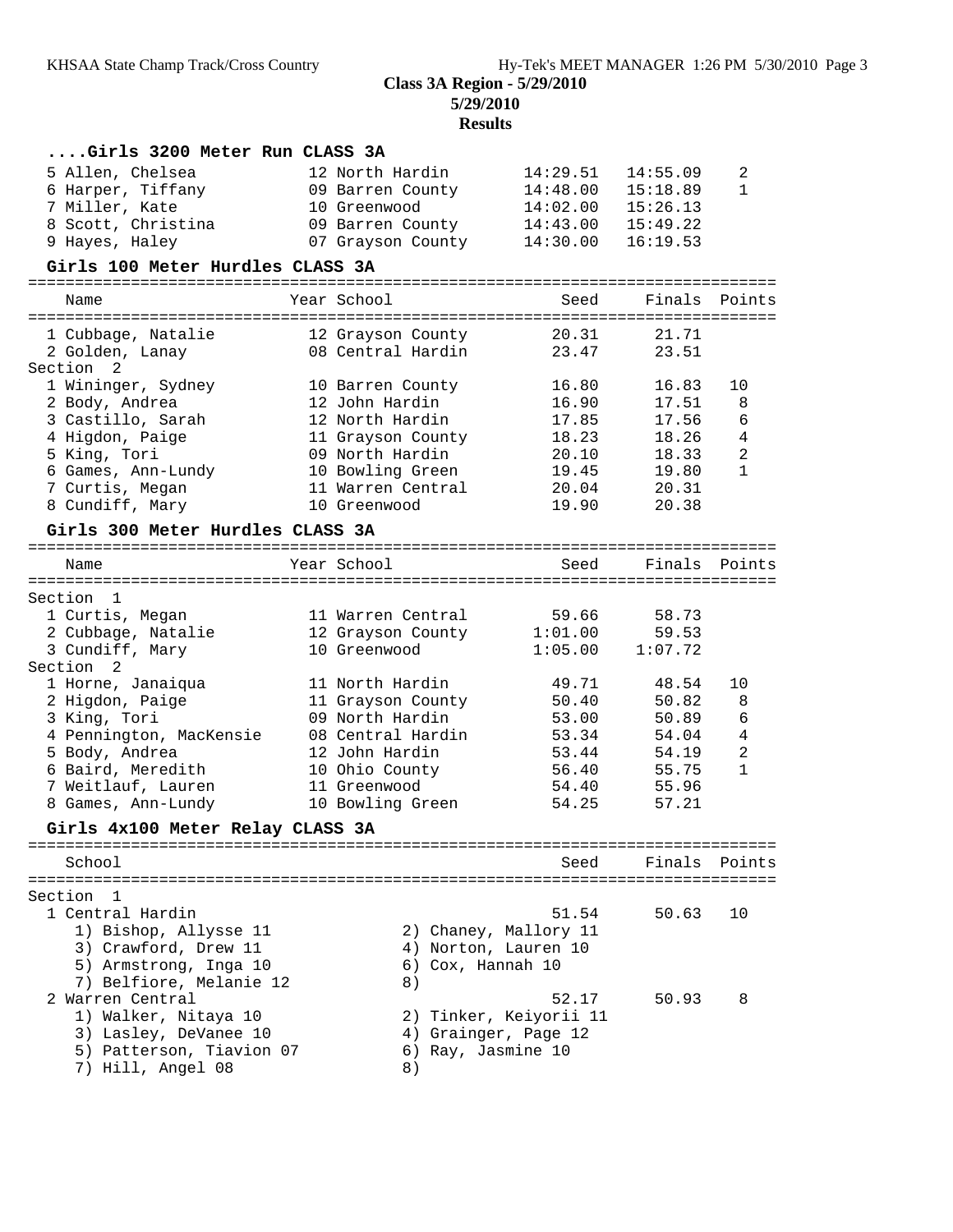## **5/29/2010**

#### **Results**

## **....Girls 4x100 Meter Relay CLASS 3A**

 3 North Hardin 53.33 51.59 6 1) Jenkins, Tamara 09 2) McFee, Tiffany 10 3) Gill, Regene 07 4) Osborn, Samantha 10 5) King, Tori 09 6) Grady, Mika 08 4 John Hardin 52.18 52.82 4 1) Hunter, Leilani 11 2) Jernigan, Chantler 11 3) McGregor, Shanikqua 10 4) Lampkin, Ashley 10 5) Outlaw, Tronea 10 6) 5 Bowling Green 56.80 53.17 2 1) Anthony, Sydnie 08 2) Gott, Emily 12 3) Johnson, Cyesha 11 4) Wilson, Cherylandai 09 5) Hopper, Mikala 10 6) Blair, Ashley 12 6 Barren County 55.88 55.72 1 1) Salley, Brooke 12 2) Shipley, Emory 07 3) Wininger, Sydney 10  $\hspace{1cm}$  4) Stuart, Devon 10 5) Alexander, Alana 10 6) Likens, Brittany 11 7) Pierce, Courtney 09 8) Montgomery, Taylor 09 7 Greenwood 58.70 57.97 1) Sublett, Ambrazia 10 2) Rector, Katy 08 3) Tinsley, Jessica 09 4) Spicer, Fantasia 10 5) Thomason, Kayla 09 6) Miller, Riley 10 7) Prive, Lindsay 10 8) 8 Grayson County 1:01.00 1:00.84 1) Hayes, Holley 07 2) Uebelacker, Morgan 08 3) Sanders, Shelby 09  $\hskip 1.5 cm 4$  ) Cubbage, Natalie 12 5) Dennis, Kailey 07 (6) Cooper, Amanda 09 7) Filburn, Ashton 07 8) Joyce, Caitlyn 09 **Girls 4x200 Meter Relay CLASS 3A** ================================================================================ School Seed Finals Points ================================================================================ 1 North Hardin 1:46.00 1:45.68 10 1) Jenkins, Tamara 09 2) Clark-Osborne, Jasmine 08 3) Gill, Regene 07 4) Horne, Janaiqua 11 5) Grady, Mika 08 6) McFee, Tiffany 10 7) King, Tori 09 8) Osborn, Samantha 10 2 Central Hardin 1:47.98 1:46.77 8 1) Cox, Hannah 10 2) Norton, Lauren 10 3) Chaney, Mallory 11 4) Bishop, Allysse 11 5) Crawford, Drew 11 6) Armstrong, Inga 10 7) Belfiore, Melanie 12 (8) 3 Warren Central 1:49.43 1:49.09 6 1) Walker, Nitaya 10 2) Tinker, Keiyorii 11 3) Grainger, Page 12 4) Lasley, DeVanee 10 5) Patterson, Tiavion 07 (6) Hill, Angel 08 4 Bowling Green 1:59.34 1:50.84 4 1) Cohron, Katie 10 2) Gott, Emily 12 3) Hopper, Mikala 10 4) Wohltjen, Sophie 12 5) Wilson, Cherylandai 09 6) Johnson, Cyesha 11 7) Blair, Ashley 12 8) Anthony, Sydnie 08 5 John Hardin 1:52.78 1:54.35 2

 1) Outlaw, Tronea 10 2) Lampkin, Ashley 10 3) Hunter, Leilani 11 4) Jernigan, Chantler 11 5) Body, Andrea 12 6) McGregor, Shanikqua 10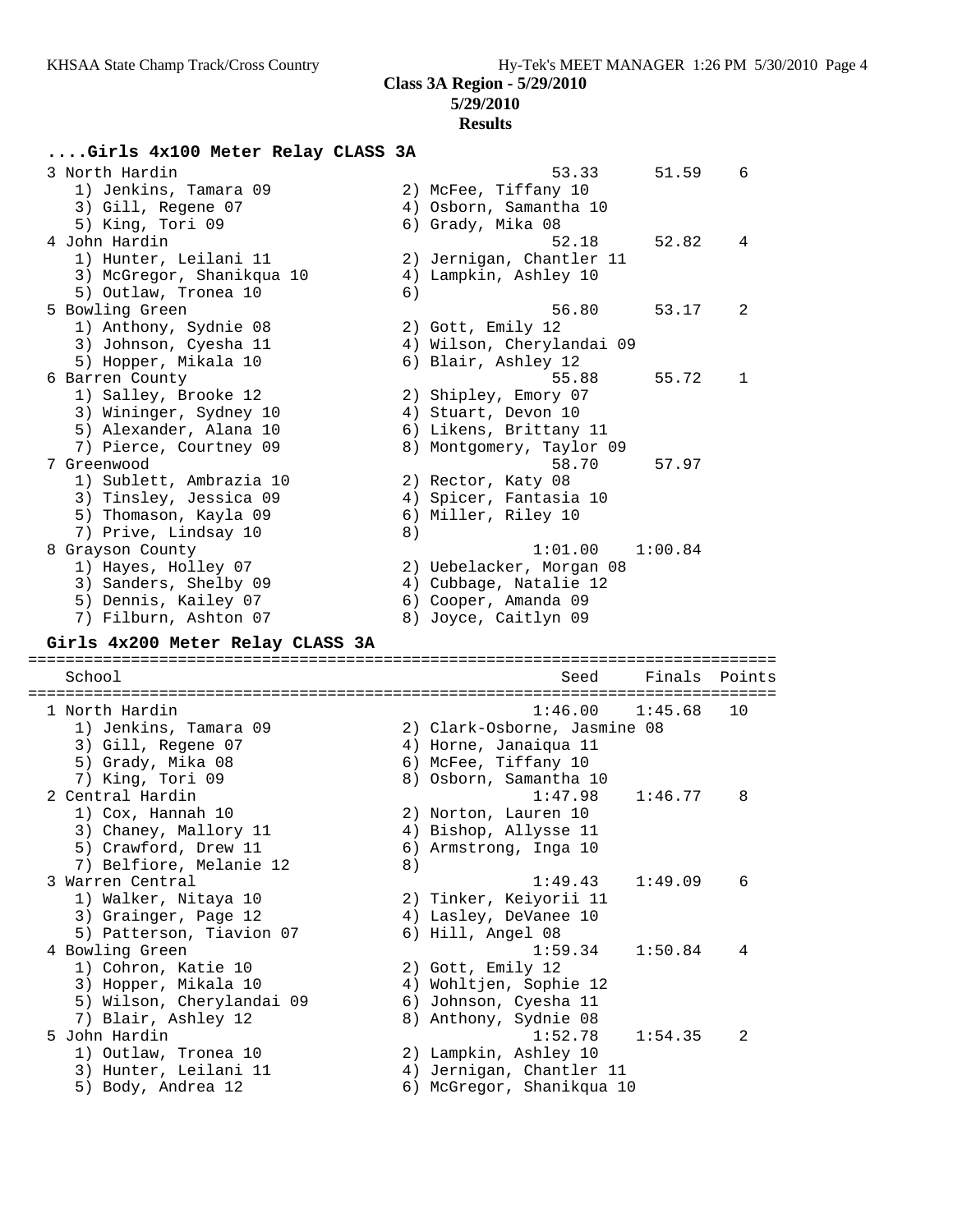# **5/29/2010**

# **Results**

### **....Girls 4x200 Meter Relay CLASS 3A**

| 6 Greenwood             | 1:59.90 2:00.10          | 1 |
|-------------------------|--------------------------|---|
| 1) Sublett, Ambrazia 10 | 2) Spicer, Fantasia 10   |   |
| 3) Miller, Riley 10     | 4) Rector, Katy 08       |   |
| 5) Tinsley, Jessica 09  | 6) Gaiko, Jennifer 11    |   |
| 7) Weitlauf, Lauren 11  | 8) Thomason, Kayla 09    |   |
| 7 Barren County         | $2:00.13$ $2:10.65$      |   |
| 1) Shipley, Emory 07    | 2) Alexander, Alana 10   |   |
| 3) Likens, Brittany 11  | 4) Pierce, Courtney 09   |   |
| 5) Salley, Brooke 12    | 6) Montgomery, Taylor 09 |   |
| 7) Harrison, Katie 10   | 8) Stuart, Devon 10      |   |
| 8 Grayson County        | $2:06.00$ $2:13.58$      |   |
| 1) Hayes, Holley 07     | 2) Mortiz, Jessica 11    |   |
| 3) Hicks, Kristyn 10    | 4) Beeler, Katie 09      |   |
| 5) Filburn, Ashton 07   | 6) Uebelacker, Morgan 08 |   |
| 7) Dennis, Kailey 07    | 8) Joyce, Caitlyn 09     |   |

#### **Girls 4x400 Meter Relay CLASS 3A**

================================================================================ School Seed Finals Points ================================================================================ 1 North Hardin 4:19.46 4:16.20 10 1) Clark-Osborne, Jasmine 08 2) Valenzuela, Brittney 12 3) Mason, Latezia 10 4) Woodson, Markeshia 12 5) Osborn, Samantha 10  $\qquad \qquad$  6) Grady, Mika 08 7) Castillo, Sarah 12  $\hskip10mm$  8) King, Cassie 11 2 Warren Central 4:22.27 4:22.11 8 1) Walker, Nitaya 10 2) Patterson, Tiavion 07 3) Lasley, DeVanee 10  $\hskip 1.6cm 4$  4) Hill, Angel 08 5) Ray, Jasmine 10 (6) 3 Central Hardin 4:23.71 4:32.57 6 1) Cox, Hannah 10 2) Crawford, Drew 11 3) Pennington, MacKensie 08 4) Belfiore, Melanie 12 5) Norton, Lauren 10 6) Briggs, Mallory 09 7) Gimborys, Katarina 11 8) Bishop, Allysse 11 4 Bowling Green 4:24.71 4:33.17 4 1) Cohron, Katie 10 2) Wohltjen, Sophie 12 3) Gott, Emily 12 (4) Games, Van 08 5) Woodward, Sarah-Emily 08 6) Watts, Alexandra 09 7) Prieskorn, Trevor 08 8) Wheeler, Lauren 08 5 Barren County 4:48.84 4:43.16 2 1) Dunbar, Kaley 12 2) Bunch, Megan 10 3) Radish, Cassie 11  $\hskip1cm$  4) Salley, Brooke 12 5) Pierce, Courtney 09 6) Harper, Tiffany 09 7) Alexander, Alana 10 8) Scott, Christina 09 6 Greenwood 4:43.87 4:48.35 1 1) Weitlauf, Lauren 11 2) Cole, Elizabeth 11 3) Huzyak, Paige 11 (4) Rector, Katy 08 5) Gaiko, Jennifer 11  $\qquad \qquad$  6) Prive, Lindsay 10 7) Miller, Riley 10 8) Tinsley, Jessica 09 7 Grayson County 5:12.00 5:16.60 1) Newton, Sami 09 2) Uebelacker, Morgan 08 3) Beeler, Katie 09 4) McKenna, Hannah 12 5) Hayes, Holley 07 (6) Hayes, Haley 07 7) Cooper, Amanda 09 8) Dennis, Kailey 07 -- John Hardin 2008, 2008, 2008, 2009, 2012, 2013, 2009, 2014, 2013, 2009, 2014, 2013, 2009, 2014, 2013, 2009, 2014, 2014, 2014, 2015, 2009, 2016, 2017, 2018, 2019, 2019, 2019, 2019, 2019, 2019, 2019, 2019, 2019, 2019, 201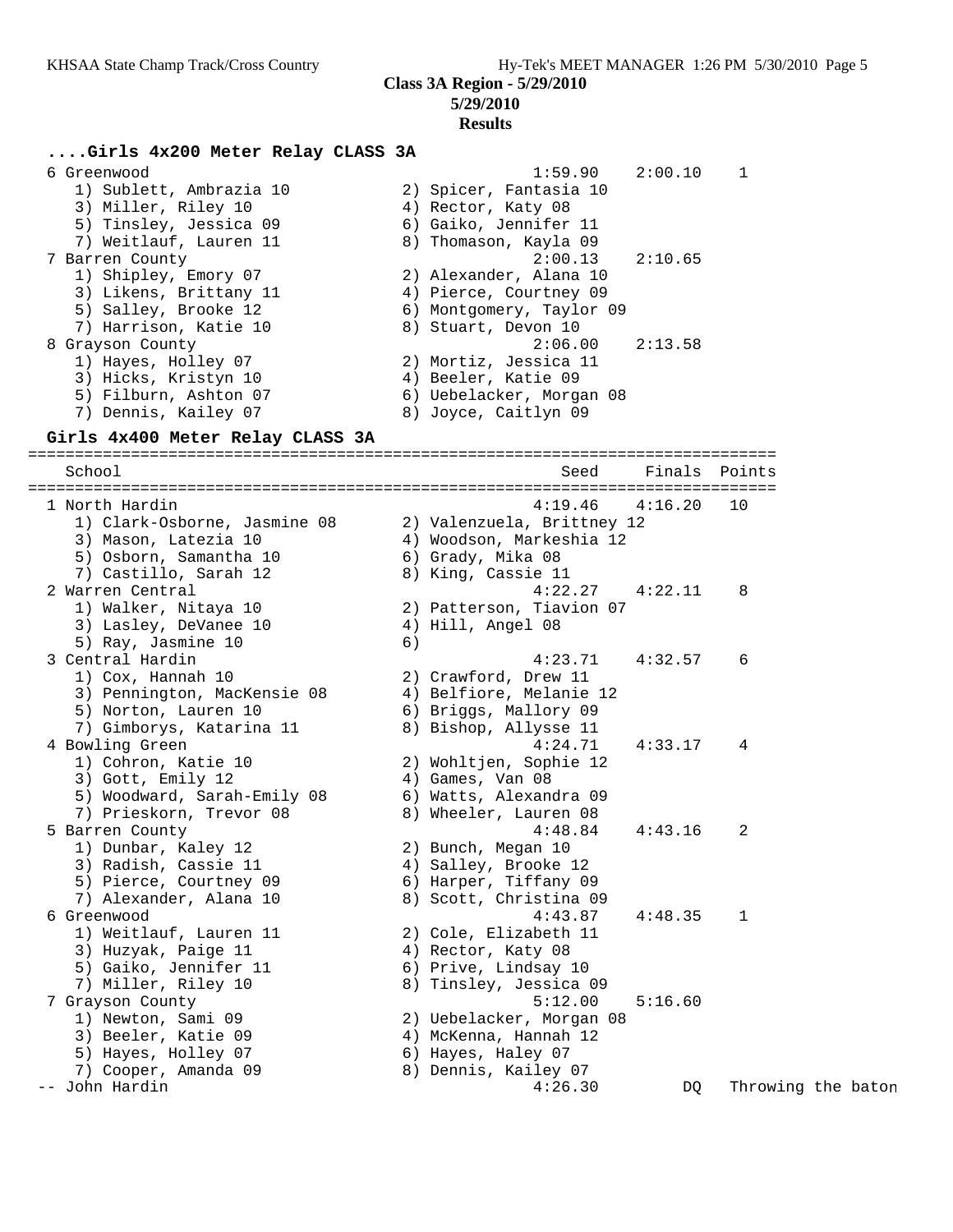**5/29/2010**

#### **Results**

### **....Girls 4x400 Meter Relay CLASS 3A**

| 1) Holloway, Halie 11    | 2) Hunter, Leilani 11     |
|--------------------------|---------------------------|
| 3) Jernigan, Chantler 11 | 4) McGregor, Shanikqua 10 |
| 5) Body, Andrea 12       | 6) Lampkin, Ashley 10     |
|                          |                           |

#### **Girls 4x800 Meter Relay CLASS 3A** ================================================================================

 School Seed Finals Points ================================================================================ 1 Bowling Green 10:15.60 10:16.92 10 1) Games, Van 08 2) Prieskorn, Trevor 08 3) Woodward, Sarah-Emily 08 4) Wheeler, Lauren 08 5) Watts, Alexandra 09 6) Phelps, Alyssa 11 7) Flynn, Deborah 09 8) Gott, Emily 12 2 Greenwood 10:32.00 10:16.97 8 1) Mumley, Lindsay 11 2) Cole, Elizabeth 11 3) Huzyak, Paige 11 4) Gaiko, Jennifer 11 5) Prive, Lindsay 10 6) Hilbert, Shelby 10 7) Miller, Kate 10 8) Weitlauf, Lauren 11 3 North Hardin 10:33.10 10:21.94 6 1) Woodson, Markeshia 12 2) Valenzuela, Brittney 12 3) Mason, Latezia 10  $\hskip1cm$  4) Allen, Chelsea 12 5) Osborn, Samantha 10  $\qquad \qquad$  6) King, Cassie 11 7) 8) King, Tori 09 4 John Hardin 10:56.30 11:07.27 4 1) Hunter, Leilani 11 2) Garner, Brianna 07 3) Jones, Janna 07 4) Warsaw, Meaghan 10 5) Russell, Kayla 10 (6) 5 Central Hardin 11:35.07 11:12.49 2 1) Chandler, Abbie 08 2) Connor, Afton 09 3) Gimborys, Katarina 11 4) Pennington, MacKensie 08 6 Barren County 11:11.85 11:39.99 1 1) Radish, Cassie 11 2) Bunch, Megan 10 3) Scott, Christina 09 4) Pierce, Courtney 09 5) Montgomery, Taylor 09 6) Harper, Tiffany 09 7) Harrison, Katie 10 8) Dunbar, Kaley 12 7 Grayson County 12:30.00 12:59.94 1) Hall, Jamilynn 09 2) Newton, Sami 09 3) Hayes, Haley 07 4) McKenna, Hannah 12 5) Uebelacker, Morgan 08 6) Filburn, Ashton 07 7) Dennis, Kailey 07 (8)

#### **Boys 100 Meter Dash CLASS 3A**

================================================================================ Name Year School Seed Finals Points ================================================================================ 1 Green, Brandon 10 Bowling Green 11.62 11.57 4 2 Thurman, Tyler 10 Barren County 11.72 11.82 3 McLin, Derrick 10 Greenwood 11.94 11.83 4 Armstrong, Ahmad 12 Central Hardin 12.09 11.91 5 Wilson, Scooter 09 John Hardin 12.24 11.99 6 Fleener, Charlie 10 Grayson County 12.69 12.59 7 Baliey, Shelby 10 Barren County 12.00 12.63 Section 2 1 McCormick, Anthony 12 North Hardin 11.30 11.43 10 2 Barber, Cortez 11 Warren Central 11.07 11.48 8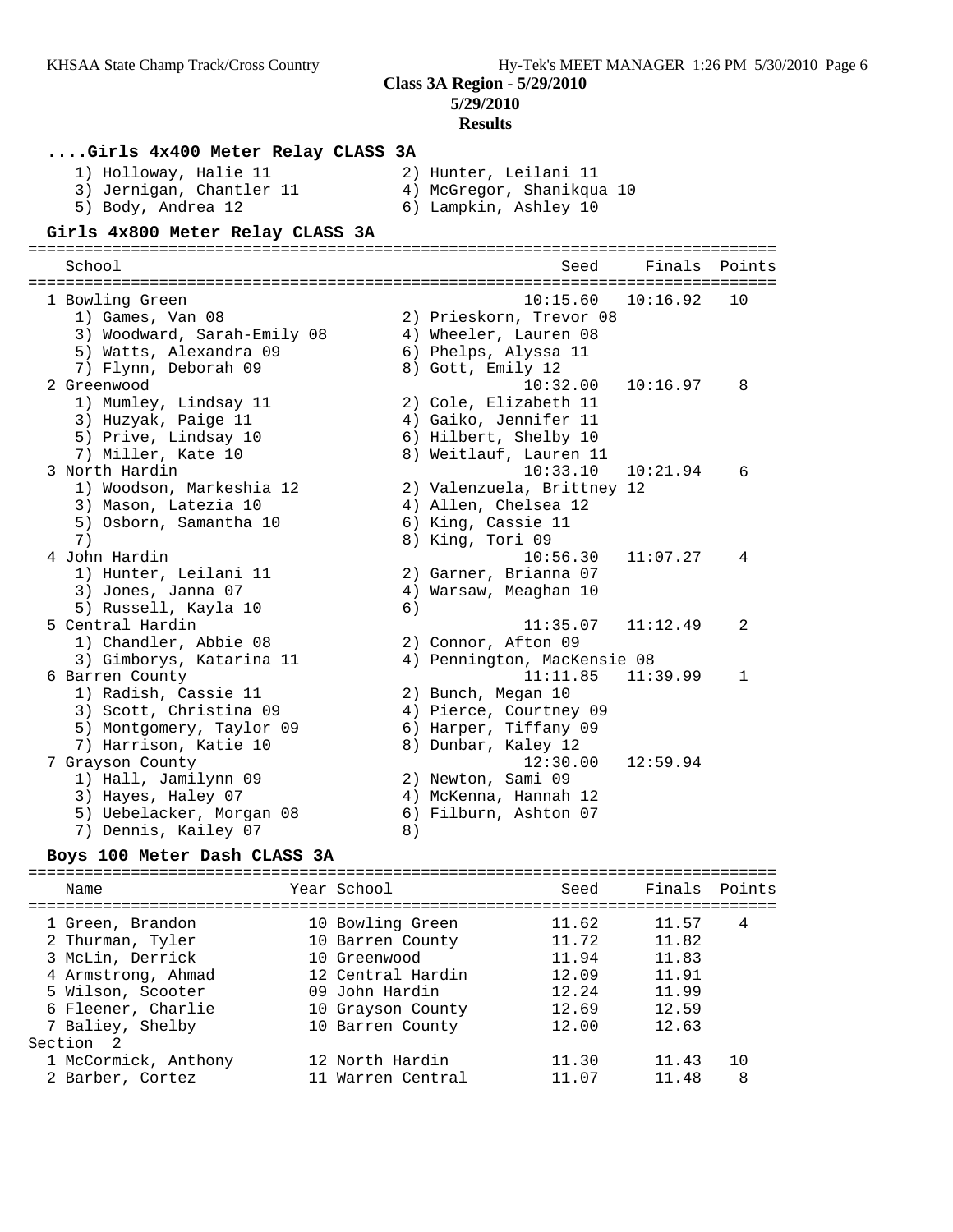**Results**

| Boys 100 Meter Dash CLASS 3A |                   |         |               |                |
|------------------------------|-------------------|---------|---------------|----------------|
| 3 Keys, Antoine              | 10 Central Hardin | 11.54   | 11.54         | 6              |
| 4 Clark, Tyreon              | 12 Bowling Green  | 11.50   | 11.58         | 2              |
| 5 Sanders, Ladarius          | 09 North Hardin   | 11.13   | 11.59         | 1              |
| 6 Green, Seth                | 10 Ohio County    | 11.58   | 11.69         |                |
| 7 Dymacek, Scott             | 12 Greenwood      | 11.20   | 11.85         |                |
| 8 Savoy, Landon              | 11 John Hardin    | 11.44   | 11.93         |                |
| Boys 200 Meter Dash CLASS 3A |                   |         |               |                |
|                              |                   |         |               |                |
| Name                         | Year School       | Seed    | Finals Points |                |
| Section 1                    |                   |         |               |                |
| 1 Shannon, Rochard           | 10 Bowling Green  | 25.76   | 24.60         |                |
| 2 Phillips, Brandon          | 10 Central Hardin | 25.24   | 24.63         |                |
| 3 Furlong, Tyler             | 10 Barren County  | 24.94   | 24.75         |                |
| 4 Bradshaw, Oren             | 11 Central Hardin | 27.48   | 26.52         |                |
| 5 Portman, Kevin             | 11 Grayson County | 27.00   | 27.32         |                |
| 6 Downs, Tyler               | 11 Grayson County | 27.00   | 29.84         |                |
| Section 2                    |                   |         |               |                |
| 1 Walker, Xavier             | 12 John Hardin    | 22.52   | 22.37         | 10             |
| 2 Sanders, Ladarius          | 09 North Hardin   | 22.89   | 22.90         | 8              |
|                              | 12 North Hardin   |         |               |                |
| 3 McCormick, Anthony         |                   | 23.28   | 23.38         | 6              |
| 4 Green, Brandon             | 10 Bowling Green  | 23.97   | 23.68         | 4              |
| 5 Dymacek, Scott             | 12 Greenwood      | 23.81   | 23.70         | $\overline{2}$ |
| 6 Dorrough, Devin            | 11 John Hardin    | 24.22   | 23.97         | $\mathbf{1}$   |
| 7 Green, Seth                | 10 Ohio County    | 24.20   | 24.20         |                |
| 8 McLin, Derrick             | 10 Greenwood      | 24.24   | 24.52         |                |
| Boys 400 Meter Dash CLASS 3A |                   |         |               |                |
| Name                         | Year School       | Seed    | Finals Points |                |
|                              |                   |         |               |                |
| Section 1                    |                   |         |               |                |
| 1 Wilkey, Adam               | 10 Warren Central | 57.34   | 56.34         |                |
| 2 Hall, Clayton              | 10 Greenwood      | 58.20   | 56.97         |                |
| 3 Brazel, Ryan               | 10 Ohio County    | 58.20   | 57.49         |                |
| 4 Skipworth, Eric            | 10 Barren County  | 59.10   | 58.62         |                |
| 5 Gorman, Brian              | 10 Central Hardin |         | 1:00.66       |                |
| 6 Fleener, Charlie           | 10 Grayson County | 59.00   | 1:04.03       |                |
| Section 2                    |                   |         |               |                |
| 1 Walker, Xavier             | 12 John Hardin    | 49.57   | 49.61         | 10             |
| 2 Newman, Will               | 12 Bowling Green  | 51.35   | 50.64         | 8              |
| 3 Mkanta, Nehemiah           | 12 Greenwood      | 52.09   | 51.56         | 6              |
| 4 Mills, Terrence            | 10 North Hardin   | 52.21   | 52.56         | 4              |
| 5 Barber, Cortez             | 11 Warren Central | 52.22   | 53.30         | 2              |
| 6 Phinazee, Quedale          | 12 John Hardin    | 53.56   | 53.73         | 1              |
| 7 Lynn, Henry                | 12 Bowling Green  | 56.60   | 56.35         |                |
| 8 Barnes, Donovan            | 09 Central Hardin | 57.34   | 57.83         |                |
| Boys 800 Meter Run CLASS 3A  |                   |         |               |                |
|                              |                   |         |               |                |
| Name                         | Year School       | Seed    | Finals        | Points         |
| Section 1                    |                   |         |               |                |
| 1 Stewart, Andrew            | 11 North Hardin   | 1:55.57 | 1:56.59       | 10             |
|                              |                   |         |               |                |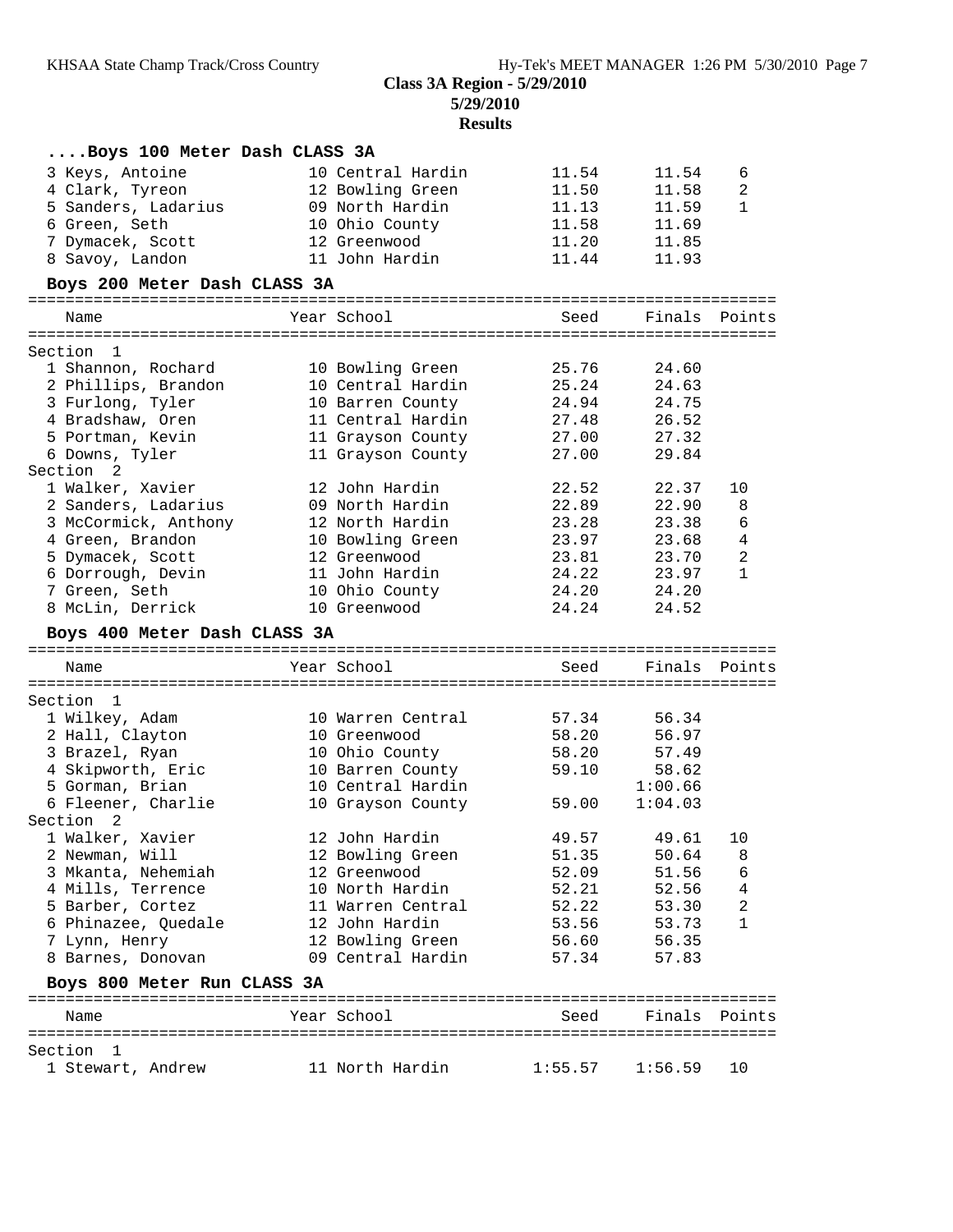**Results**

## **....Boys 800 Meter Run CLASS 3A**

| 2 Clemons, Bryant     | 12 Grayson County | 2:03.00 | 2:02.34 | -8             |
|-----------------------|-------------------|---------|---------|----------------|
| 3 Black, Christian    | 12 North Hardin   | 2:02.93 | 2:04.33 | 6              |
| 4 Miller, Duncan      | 11 Bowling Green  | 2:03.60 | 2:08.76 | $\overline{4}$ |
| 5 Tinsley, Jacob      | 11 Greenwood      | 2:03.98 | 2:09.33 | $\overline{2}$ |
| 6 Emmi, Adrien        | 10 John Hardin    | 2:08.19 | 2:11.13 | $\mathbf{1}$   |
| 7 Jones, Donyale      | 12 John Hardin    | 2:05.23 | 2:13.25 |                |
| 8 Gaines, GeShaun     | 10 Greenwood      | 2:12.20 | 2:14.47 |                |
| 9 Price, Michael      | 09 Central Hardin | 2:28.59 | 2:19.19 |                |
| 10 Gallager, Ryan     | 10 Grayson County | 2:20.00 | 2:21.93 |                |
| 11 Goodman, Chris     | 10 Central Hardin | 2:18.97 | 2:23.31 |                |
| 12 Holmes, Alcibiades | 09 Warren Central | 2:17.31 | 2:25.03 |                |
| 13 Ling, Gage         | 11 Ohio County    | 2:23.00 | 2:32.75 |                |
| 14 Massengill, Eric   | 10 Barren County  | 2:27.00 | 3:00.07 |                |

## **Boys 1600 Meter Run CLASS 3A**

================================================================================

| Name<br>======================== | Year School<br>============================ | Seed    | Finals  | Points         |
|----------------------------------|---------------------------------------------|---------|---------|----------------|
| 1 Eaton, Ryan                    | 12 Greenwood                                | 4:15.00 | 4:16.51 | 10             |
| 2 Stewart, Andrew                | 11 North Hardin                             | 4:25.36 | 4:22.03 | 8              |
| 3 Houchens, Austin               | 12 Greenwood                                | 4:28.00 | 4:33.89 | 6              |
| 4 Egan, John                     | 11 John Hardin                              | 4:38.51 | 4:40.93 | $\overline{4}$ |
| 5 Miller, Duncan                 | 11 Bowling Green                            | 4:45.00 | 4:40.95 | $\overline{2}$ |
| 6 Russell, Chase                 | 12 Bowling Green                            | 4:36.70 | 4:41.30 |                |
| 7 Beams, Andrew                  | 12 Central Hardin                           | 4:54.80 | 4:59.95 |                |
| 8 Hood, Hunter                   | 10 Central Hardin                           | 5:06.43 | 5:03.25 |                |
| 9 Ortega, Josh                   | 10 North Hardin                             | 4:53.43 | 5:04.22 |                |
| 10 Curtis, Austin                | 11 Grayson County                           | 4:58.00 | 5:09.18 |                |
| 11 England, Seth                 | 10 Barren County                            | 5:12.00 | 5:10.41 |                |
| 12 Schwab, Jason                 | 11 Warren Central                           | 5:02.70 | 5:17.05 |                |
| 13 Dunbar, Mason                 | 09 Barren County                            | 5:20.72 | 5:28.80 |                |
| 14 Holmes, Alcibiades            | 09 Warren Central                           | 5:15.19 | 5:33.55 |                |
| 15 Gorby, Brooks                 | 11 Grayson County                           | 5:21.00 | 5:49.53 |                |

# **Boys 3200 Meter Run CLASS 3A**

| Name               | Year School       | Seed     | Finals   | Points         |
|--------------------|-------------------|----------|----------|----------------|
| 1 Eaton, Ryan      | 12 Greenwood      | 9:14.00  | 9:47.36  | 10             |
| 2 Skrabacz, Jared  | 11 Greenwood      | 9:52.24  | 10:00.65 | 8              |
| 3 Egan, John       | 11 John Hardin    | 10:20.03 | 10:46.25 | 6              |
| 4 Russell, Chase   | 12 Bowling Green  | 10:46.70 | 10:55.31 | 4              |
| 5 Beams, Andrew    | 12 Central Hardin | 10:52.24 | 10:57.42 | $\overline{2}$ |
| 6 Terrell, Marcus  | 08 North Hardin   | 10:59.24 | 11:02.38 |                |
| 7 Hood, Hunter     | 10 Central Hardin | 11:09.24 | 11:14.78 |                |
| 8 Curtis, Austin   | 11 Grayson County | 11:06.00 | 11:15.63 |                |
| 9 England, Seth    | 10 Barren County  | 11:49.53 | 11:31.70 |                |
| 10 Pollock, Lovice | 11 Bowling Green  | 11:04.00 | 11:39.22 |                |
| 11 Ortega, Josh    | 10 North Hardin   | 11:06.75 | 12:00.34 |                |
| 12 Schwab, Jason   | 11 Warren Central | 11:19.25 | 12:05.90 |                |
| 13 Dunbar, Mason   | 09 Barren County  | 11:43.00 | 12:14.99 |                |
| 14 Upton, Tylor    | 11 Grayson County | 12:05.00 | 13:10.23 |                |
|                    |                   |          |          |                |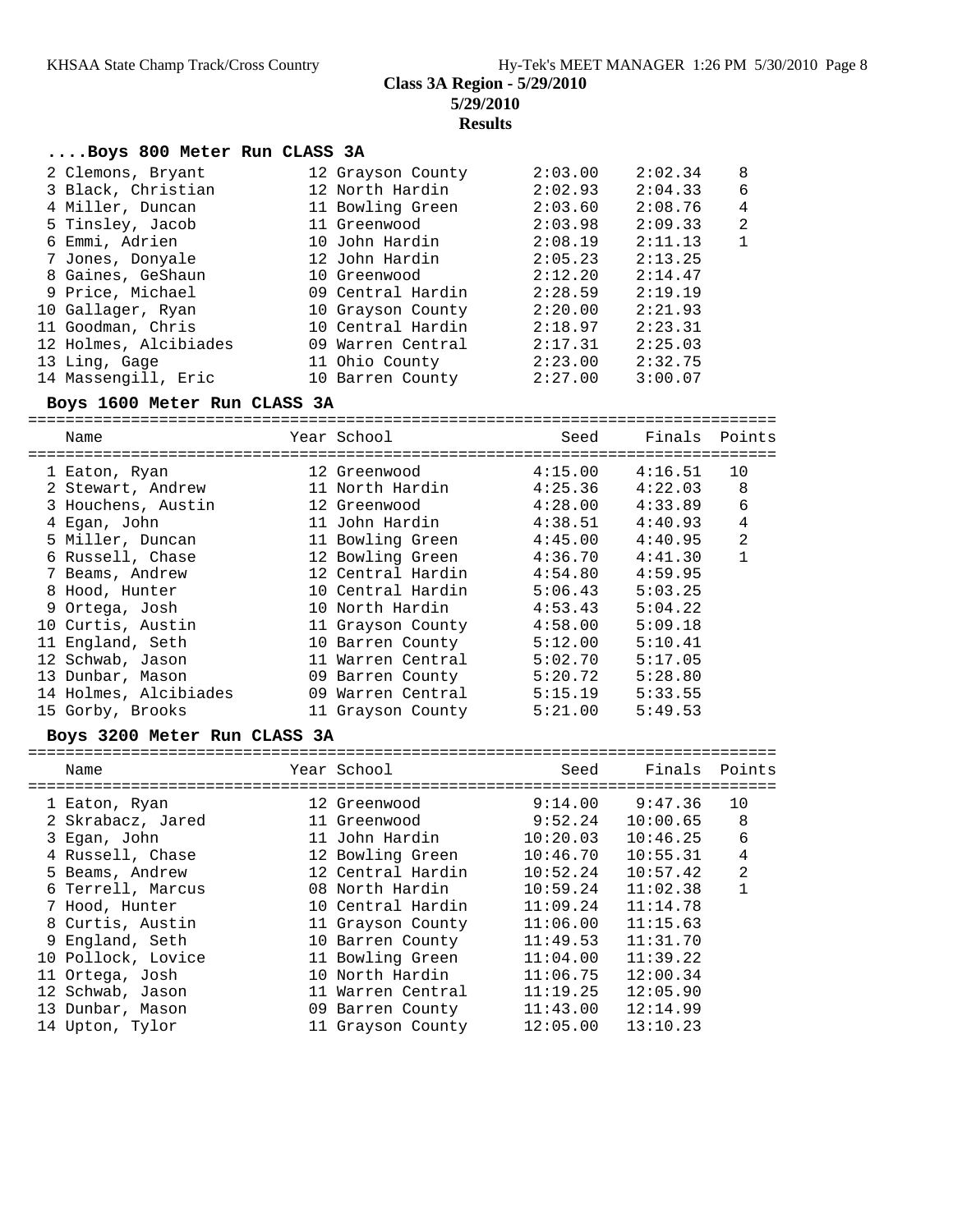# **Results**

# **Boys 110 Meter Hurdles CLASS 3A**

| Name                                    | Year School             | Seed                            | Finals Points |                     |
|-----------------------------------------|-------------------------|---------------------------------|---------------|---------------------|
|                                         | 12 Central Hardin       | 18.24                           | 17.95         | 1                   |
| 1 Rieks, Ryan                           |                         |                                 | 20.17         |                     |
| 2 Wilson, Shelton 11 Barren County      |                         | 19.84                           | 20.21         |                     |
| 3 Anderson, Trevor<br>4 Hodges, David   | 10 Ohio County          | 19.97                           | 20.64         |                     |
|                                         | 10 Central Hardin       | 20.54                           |               |                     |
| 5 Bartell, Doug                         | 10 Barren County        | 19.81                           | 20.67         |                     |
| -- Maldanado, Fernando 69 Bowling Green |                         | 19.65                           | DQ            | Profanity           |
| Section<br>2                            |                         |                                 |               |                     |
| 1 Bagley, Brandon                       | 12 John Hardin          | 14.26                           | 14.61         | 10                  |
| 2 Randles, Peter                        | 12 North Hardin         | 15.11                           | 15.11         | 8                   |
| 3 McKellar, David                       | 12 North Hardin         | 15.69                           | 16.28         | 6                   |
| 4 Scgers, LaJustin                      | 10 Warren Central       | 17.07                           | 16.83         | 4                   |
| 5 Buckles, Daniel                       | 11 Grayson County       | 16.04                           | 16.89         | 2                   |
| 6 Costello, Nick 10 Ohio County         |                         | 17.90                           | 18.38         |                     |
| 7 Gulley, Tyler                         | 11 Grayson County       | 18.10                           | 18.97         |                     |
| 8 Boulware, Johannesburg 10 John Hardin |                         | 18.18                           | 18.98         |                     |
| Boys 300 Meter Hurdles CLASS 3A         |                         |                                 |               |                     |
| Name                                    | Year School             | Seed                            | Finals        | Points              |
|                                         |                         |                                 |               |                     |
| Section 1                               |                         |                                 |               |                     |
| 1 Rieks, Ryan                           | 12 Central Hardin       | 49.04                           | 47.17         |                     |
| 2 Prive, Keith                          | 08 Greenwood            | 48.60                           | 47.69         |                     |
| 3 Wilson, Shelton 11 Barren County      |                         | 48.60                           | 48.14         |                     |
| 4 Costello, Nick 10 Ohio County         |                         | 47.82                           | 48.79         |                     |
| 5 Jones, Ryan                           | 11 Barren County        | 52.60                           | 49.06         |                     |
| 6 Anderson, Trevor                      | 10 Ohio County          | 48.83                           | 51.48         |                     |
| Section<br>2                            |                         |                                 |               |                     |
| 1 Bagley, Brandon                       | 12 John Hardin          | 37.90                           | 38.00         | 10                  |
|                                         | 12 North Hardin         | 41.22                           | 41.47         |                     |
| 2 McKellar, David                       |                         |                                 |               | 8                   |
| 3 Davis, Vincent                        | 11 North Hardin         | 42.46                           | 42.29         | 6<br>$\overline{4}$ |
| 4 Scgers, LaJustin                      | 10 Warren Central       | 43.11                           | 43.59         |                     |
| 5 Lynn, Ike                             | 10 Bowling Green        | 45.28                           | 43.98         | 2                   |
| 6 Berry, Zach                           | 10 Grayson County       | 45.00                           | 44.69         | $\mathbf{1}$        |
| 7 Sabastion, Devin                      | 11 Grayson County       | 46.00                           | 44.86         |                     |
| 8 Robinson, Sage                        | 11 Bowling Green        | 45.54                           | 46.21         |                     |
| Boys 4x100 Meter Relay CLASS 3A         |                         |                                 |               |                     |
|                                         |                         |                                 |               |                     |
| School                                  |                         | Seed                            | Finals        | Points              |
|                                         |                         | =============================== |               |                     |
| Section<br>1                            |                         |                                 |               |                     |
| 1 North Hardin                          |                         | 43.74                           | 43.34         | 10                  |
| 1) McCormick, Anthony 12                | 2) Johnson, Naiym 11    |                                 |               |                     |
| 3) Sanders, Ladarius 09                 | 4) Price, Avery 10      |                                 |               |                     |
| 5) Mills, Terrence 10                   | 6) McKoy, Cornelius 10  |                                 |               |                     |
| 7) Banks, Bryan 12                      | 8) Jenkins, Dominque 11 |                                 |               |                     |
| 2 Bowling Green                         |                         | 46.51                           | 44.27         | 8                   |
| 1) Blackwell, Bryan 12                  | 2) Clark, Tyreon 12     |                                 |               |                     |
| 3) Dewalt, Danny 08                     | 4) Green, Brandon 10    |                                 |               |                     |
| 5) Lynn, Henry 12                       | 6) Turner, Byron 12     |                                 |               |                     |
| 7) Shannon, Rochard 10                  | 8) Lynn, Ike 10         |                                 |               |                     |
| 3 Warren Central                        |                         | 45.87                           | 44.34         | 6                   |
|                                         |                         |                                 |               |                     |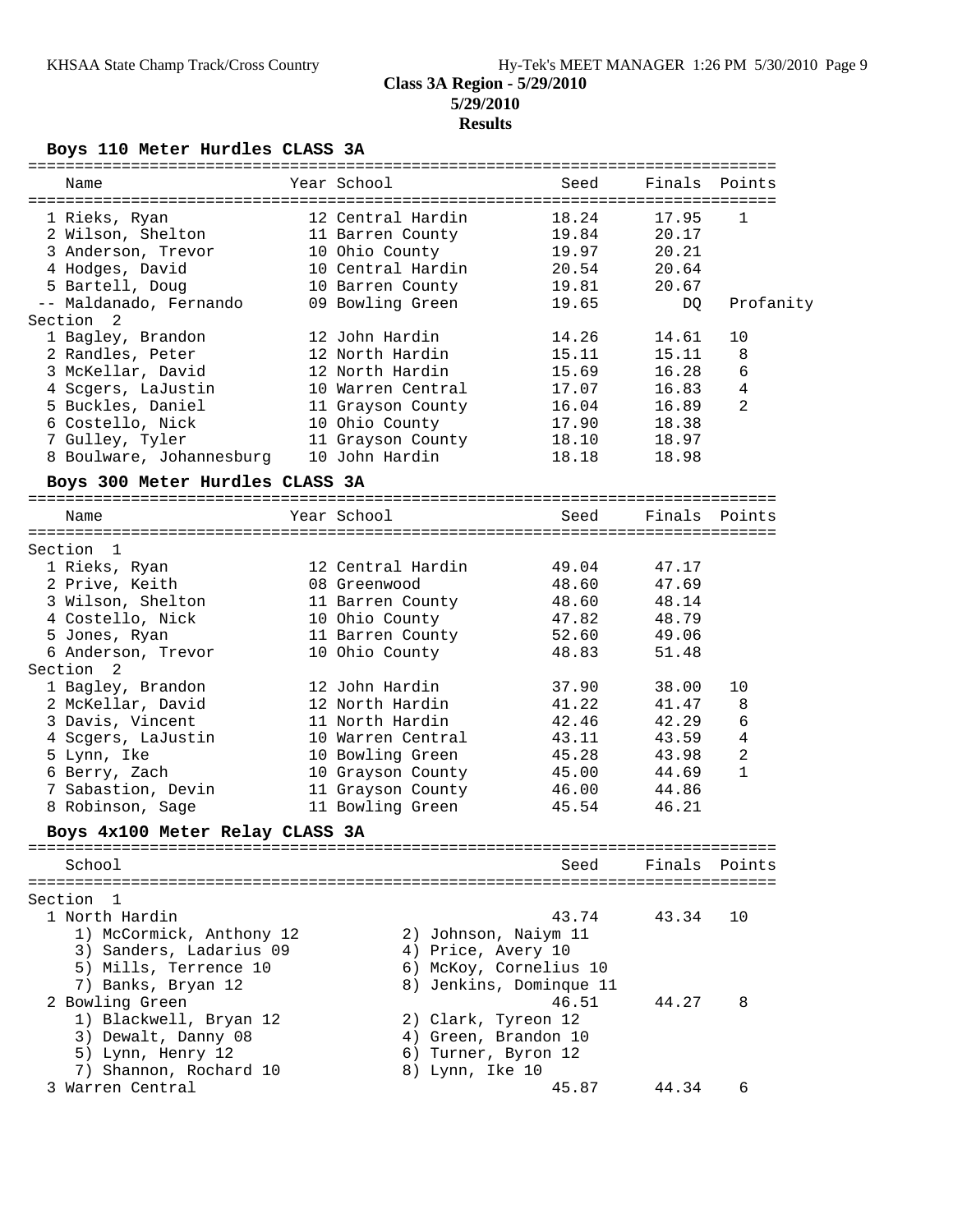#### **Results**

#### **....Boys 4x100 Meter Relay CLASS 3A**

| 1) Barber, Cortez 11                    | 2) Bledsoe, Andre 10   |       |              |
|-----------------------------------------|------------------------|-------|--------------|
| 3) Rigsby, Labradford 12                | 4) Scgers, LaJustin 10 |       |              |
| 5) Davis, Adrian 12                     | 6) Kamara, Luseni 11   |       |              |
| 4 John Hardin                           | 44.40                  | 44.63 | 4            |
| 1) Savoy, Landon 11                     | 2) Bradshaw, Tyrell 12 |       |              |
| 3) Wilson, Scooter 09                   | 4) Dorrough, Devin 11  |       |              |
| 5) Phinazee, Quedale 12                 | 6) Walker, Xavier 12   |       |              |
| 5 Central Hardin                        | 45.97                  | 45.18 | 2            |
| 1) Keys, Antoine 10                     | 2) Brown, Hunter 11    |       |              |
| 3) Cromarte, Jared 10                   | 4) Armstrong, Ahmad 12 |       |              |
| 5) Phillips, Brandon 10                 | 6) Barnes, Donovan 09  |       |              |
| 7) Hargan, Scot 08                      | 8)                     |       |              |
| 6 Greenwood                             | 45.73                  | 46.51 | $\mathbf{1}$ |
| 1) Dymacek, Scott 12                    | 2) McLin, Derrick 10   |       |              |
| 3) Thomas-Turner, Isaiah 09             | 4) Thompson, Tanner 09 |       |              |
| 5) Iyiegbuniwe, Emmanuel 10             | 6) Green, Michael 10   |       |              |
| 7 Barren County                         | 46.12                  | 46.63 |              |
| 1) Aquino, Kristopher 12                | 2) Baliey, Shelby 10   |       |              |
| 3) Thurman, Tyler 10                    | 4) Furlong, Tyler 10   |       |              |
| 5) Austin, Taylor 11                    | 6) Furlong, Chris 09   |       |              |
| 7) Beaty, Justin 10                     | 8) Bartell, Doug 10    |       |              |
| 8 Grayson County                        | 49.91                  | 53.03 |              |
| $1)$ Cabe, Max 09                       | 2) Downs, Tyler 11     |       |              |
| 3) Gallager, Ryan 10                    | 4) Portman, Kevin 11   |       |              |
| 5) Sabastion, Devin 11                  | 6) Rudnick, Andrew 11  |       |              |
| 7) Fleener, Charlie 10                  | 8) Bradley, Radney 09  |       |              |
| <b>Desse A--000 Webset Delgis Stadd</b> |                        |       |              |

#### **Boys 4x200 Meter Relay CLASS 3A**

================================================================================ School Seed Finals Points ================================================================================ 1 John Hardin 1:30.81 1:29.69 10 1) Bagley, Brandon 12 2) Walker, Xavier 12 3) Bradshaw, Tyrell 12 4) Dorrough, Devin 11 5) Savoy, Landon 11 6) Wilson, Scooter 09 2 North Hardin 1:33.18 1:29.76 8 1) Sanders, Ladarius 09 2) McCormick, Anthony 12 3) Mills, Terrence 10 (4) Price, Avery 10 5) Johnson, Naiym 11 6) Banks, Bryan 12 7) Randles, Peter 12 8) McKoy, Cornelius 10 3 Bowling Green 1:33.70 1:32.91 6 1) Newman, Will 12 2) Dewalt, Danny 08 3) Blackwell, Bryan 12 4) Green, Brandon 10 5) Clark, Tyreon 12 (6) Turner, Byron 12 7) Shannon, Rochard 10 8) Lynn, Henry 12 4 Greenwood 1:35.94 1:33.87 4 1) Mkanta, Nehemiah 12 2) Dymacek, Scott 12 3) Green, Michael 10  $\hphantom{\text{2.65}$  4) Tinsley, Jacob 11 5) Iyiegbuniwe, Emmanuel 10 6) McLin, Derrick 10 7) Thompson, Tanner 09 8) 5 Central Hardin 1:35.22 1:35.33 2 1) Keys, Antoine 10 2) Brown, Hunter 11 3) Cromarte, Jared 10 4) Phillips, Brandon 10 5) Armstrong, Ahmad 12 6) Barnes, Donovan 09 7) Hargan, Scot 08 8)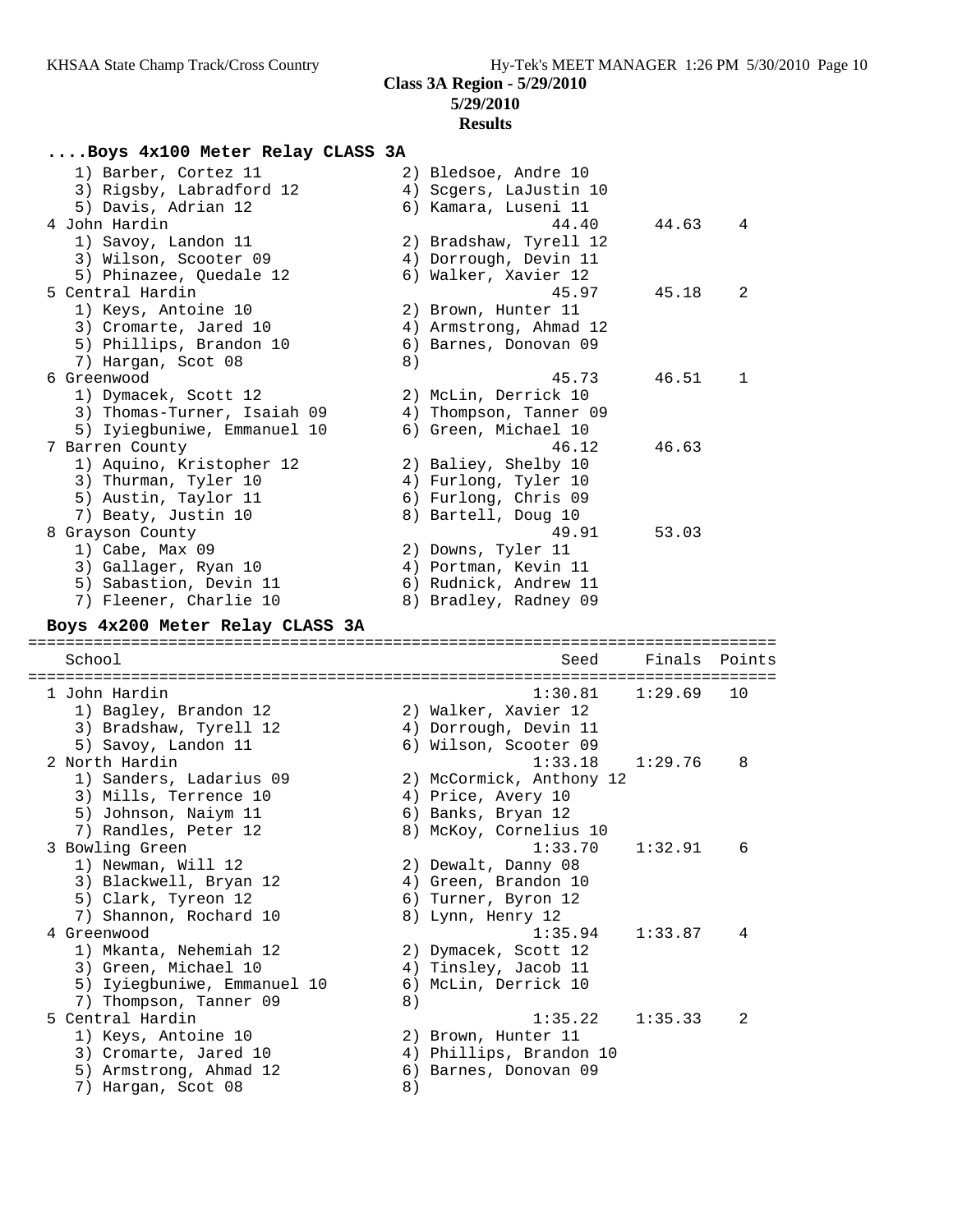#### **5/29/2010 Results**

#### **....Boys 4x200 Meter Relay CLASS 3A**

|                        | 1:38.15 | $\overline{1}$     |
|------------------------|---------|--------------------|
| 2) Austin, Taylor 11   |         |                    |
| 4) Thurman, Tyler 10   |         |                    |
| 6) Beaty, Justin 10    |         |                    |
| 8) Wilson, Shelton 11  |         |                    |
|                        | 1:48.86 |                    |
| 2) Cabe, Max 09        |         |                    |
| 4) Fleener, Charlie 10 |         |                    |
| 6) Portman, Kevin 11   |         |                    |
| 8) Jones, Spencer 10   |         |                    |
|                        |         | 1:36.50<br>1:42.00 |

#### **Boys 4x400 Meter Relay CLASS 3A**

================================================================================ School School School Seed Finals Points ================================================================================ 1 John Hardin 3:26.64 3:25.83 10 1) Bagley, Brandon 12 2) Bradshaw, Tyrell 12 3) Jones, Donyale 12 (4) Walker, Xavier 12 5) Wilson, Scooter 09 6) Phinazee, Quedale 12 7) Dorrough, Devin 11 (8) 2 North Hardin 3:28.62 3:28.85 8 1) Stewart, Andrew 11 2) Price, Avery 10 3) Mills, Terrence 10 4) Black, Christian 12 5) Jenkins, Dominque 11 6) Sanders, Ladarius 09 7) McKellar, David 12 8) Davis, Vincent 11 3 Grayson County 3:34.25 3:34.39 6 1) Jones, Steven 11 2) Clemons, Bryant 12 3) Mattingly, Cody 12 4) Buckles, Daniel 11 5) Sabastion, Devin 11 (6) Berry, Zach 10 7) Fleener, Charlie 10  $\,$  8) Gallager, Ryan 10 4 Greenwood 3:43.35 3:40.94 4 1) Mkanta, Nehemiah 12 2) Tinsley, Jacob 11 3) Green, Michael 10 (4) Hall, Clayton 10 5) Eaton, Ryan 12 6) Gaines, GeShaun 10 7) Dymacek, Scott 12 (8) 5 Warren Central 3:40.88 3:47.82 2 1) Barber, Cortez 11 2) Wilkey, Adam 10 3) Scgers, LaJustin 10 4) Rigsby, Labradford 12 5) Kamara, Luseni 11 (6) 6 Barren County 4:07.68 4:03.17 1 1) Metzger, Ryan 12 2) Beaty, Justin 10 3) Skipworth, Eric 10 4) Wilson, Shelton 11 5) Furlong, Tyler 10 6) Massengill, Eric 10 7) Furlong, Chris 09 8) Eaton, Austen 08 **Boys 4x800 Meter Relay CLASS 3A** ================================================================================ School Seed Finals Points ================================================================================

 1 North Hardin 8:20.60 8:12.12 10 1) Stewart, Andrew 11 2) Black, Christian 12 3) Tinson, Dante' 12 (4) Ortega, Josh 10 5) Terrell, Marcus 08 6) Jenkins, Dominque 11 7) Seabrooks, Deon 11 8) Phoutharansy, Joshua 11 2 Greenwood 8:10.00 8:18.08 8